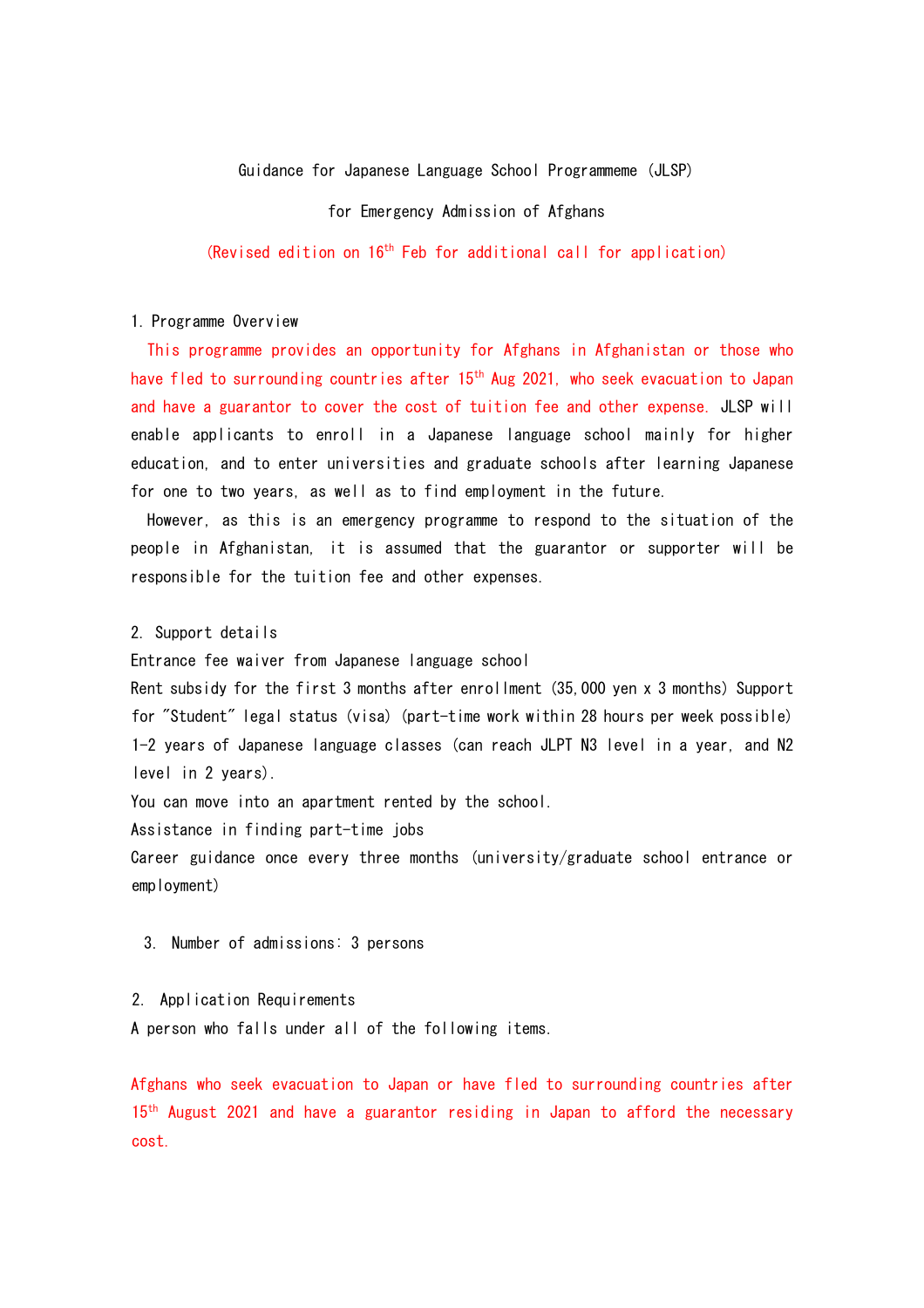Those who have completed 12 years of school education abroad or in Japan, or those who expect to complete it by March of the year in which they intend to enroll. (The above is required to obtain the status of residence of "College Student.) Those who have difficulty in attending Japanese language school due to financial reasons, etc.

Applicants must be able to live in the Shin-Matsudo area from April 2022 and commute to school five days a week, half days at a time, for one or two years.

The guarantor must be able to make the following payments and pledge to do so at the time of application

Tuition (approximately 700,000 yen per year) (payment in installments, etc., negotiable).

Entrance fee (approximately 50,000 yen)

Travel expenses to Japan

Monthly rent subsidy of 30,000 yen for the first 4-6 months after enrollment (if needed)

Applicants plan to seek enrollment at university (undergraduate or graduate ) on admission to the language school(Depending on the status of the scholarship, it may be possible to find a job as a result.)

Applicants do not have financial obligation to support dependent family members (If you have dependents, your guarantor must be able to guarantee their support, and you must be able to work part-time to create a study environment that supports only your own life.)

Applicants must be able to participate in the basic Japanese language training programme either online or in person during February and March 2022, prior to enrollment.

#### 4. Screening criteria

The applicant and guarantor must be able to meet the qualifications for application. Applicants have clear intention to reside in Japan for a certain period of time and learn Japanese for the purpose.

Have a clear plan for the future in Japan, such as going on to higher education or finding a job.

The student must have the academic skills necessary to enter higher education.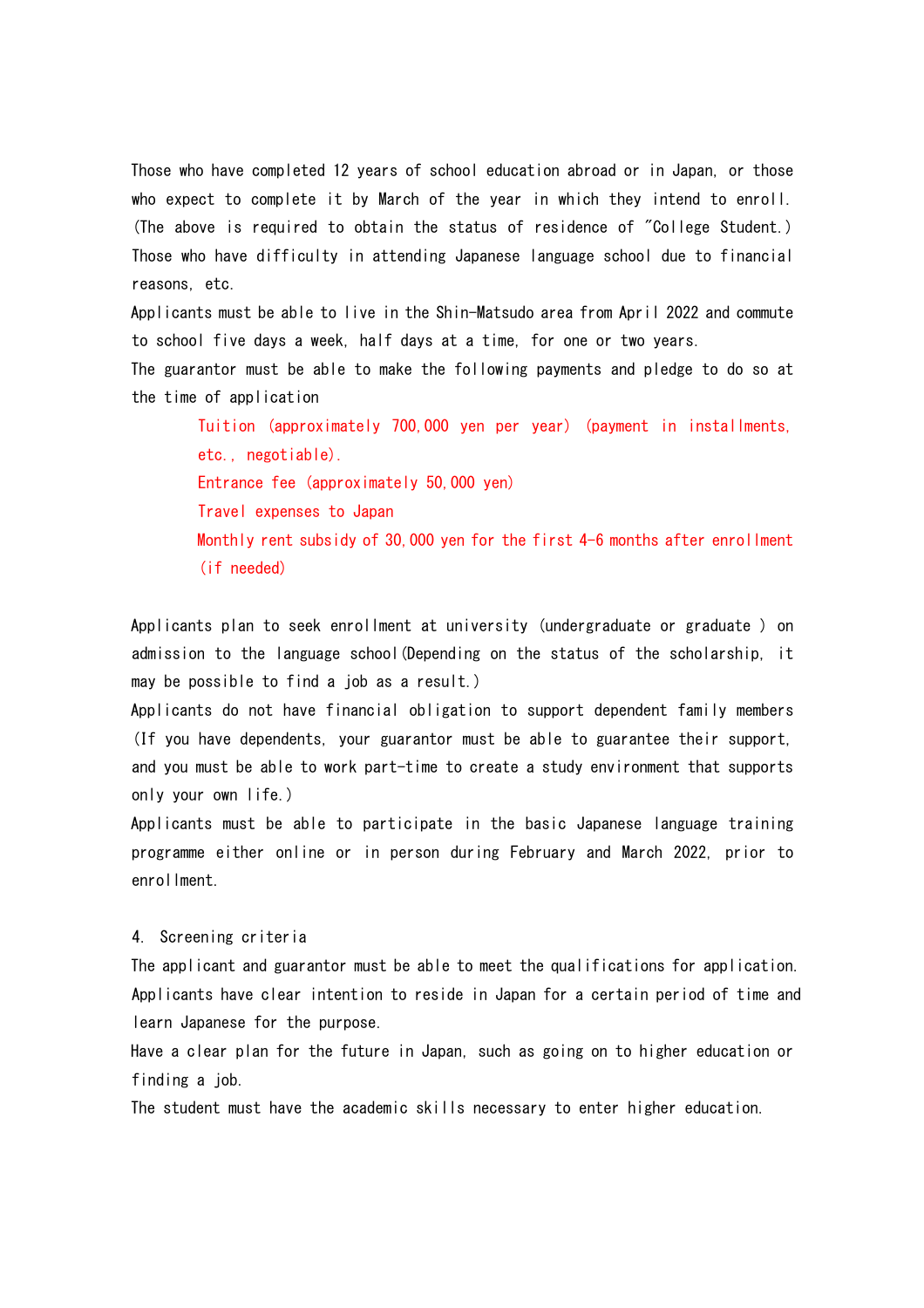5. Application and Admission Schedule

Application period:  $17<sup>th</sup>$  Feb - 24<sup>th</sup> Feb 2022 (12:00pm) Interview screening: late-Feb to early Mar 2022 (only for those who pass the document screening) Notification of acceptance/rejection: early Mar 2022 Pre-entry Japanese language training: March 2022 Enrollment: After Apr 2022

#### 6. How to Apply

Please fill out the prescribed "Application Form" and submit it together with the scanned data of the documents listed in 1) through 5) below via the designated website (you will be asked to submit the original documents if you are selected as a scholarship recipient).

- 1) Documents proving or explaining the refugee background (e.g., a letter explaining the difficulty of returning to the home country)
- 2) Final academic transcript (high school graduate, prospective high school graduate, college graduate, prospective college graduate, or proof of equivalent status)
- 3) Documents explaining the difficult financial situation of the household (income statement, etc.)
- 4) Statement of Financial Support from the guarantor (use the prescribed format)
- 5) Other reference documents (letters of recommendation, scores of foreign language examinations such as IELTS, etc.)

In principle, application documents will not be returned. In principle, application documents will not be returned.

#### 7. Application form upload site

Application Form for JLSP for Emergency Admission of Afghans

# 8. selection

Selection will be made by the Selection Committee based on the results of the screening of application documents and interviews.

9. Notes.